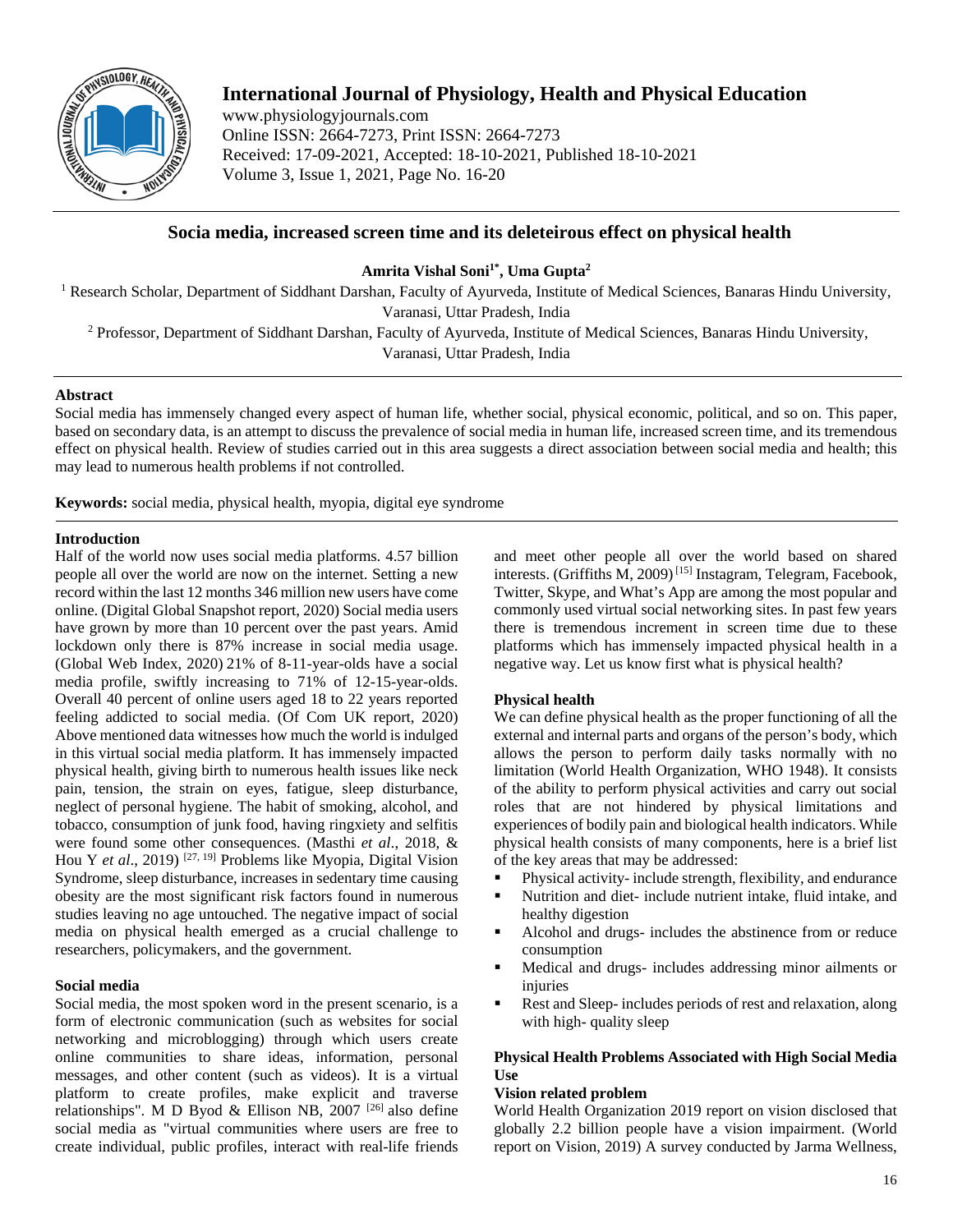a leading organization working in the areas of Preventive Healthcare and Education Services across India to develop a Healthier student population and inculcate positive Health behaviour and attitudes covering over 40+ schools from kindergarten to 12th standard schools and 300 pre-primary centres belonging to different socio-economic backgrounds spread across 20 plus cities in India for over 1,76,240 children ranging from 2 to 17 years of age. The report is based on findings and observations from their School Health Screening Programme revealed that One in every two children in India may need glasses. Approximately 25.5 percent of school children between 2 to 17 years of age have been found to have an abnormal vision, One in every three children wear glasses but still face vision difficulties. (Jarma Wellness report, 2020)<sup>[38]</sup> The major eye problems caused by excess digital media uses are:

## **Myopia**

The inability to see things clearly unless they are relatively close to your eyes, is called Myopia near-sightedness or shortsightedness. It is a refractive error, meaning that the eye is unable to bend or refract, light correctly. The eye does not focus the light that enters it properly, so images in the distance appear blurry and unclear. Myopia occurs when the eyeball is too long or the cornea is too curved. This means that light coming into the eye will stop in front of the retina, instead of on it. The retina uses light to form pictures that it then sends to the brain. When the light is unable to focus properly on the retina, the image it creates will appear blurry. (Morgan *et al.*, 2012)<sup>[32]</sup> By 2050, it is estimated that 5 billion people worldwide will be myopic concluded a systematic review and meta-analysis of the prevalence of myopia and high myopia and estimated temporal trends from 2000 to 2050 using data published since 1995. Data from 145 studies covering 2.1 million participants were included, It estimated 22.9% of the world population (1406 million people) and 163 million people with high myopia (2.7% of the world population). The study predicts by 2050 there will be 4758 million people with myopia (49.8% of the world population) and 938 million people with high myopia (9.8%) of the world population. (Brien A. *et al*., 2016) [7] . Increased use of social media platforms is the major contributor to myopia. The association between digital device uses and myopia has been examined by several studies. A systematic search was conducted to determine the association between smartphone overuse and visual impairment, including myopia in children and young adults. A random-effects model for metaanalysis of the 10 cross-sectional studies (26,962 subjects) and a fixed-effects model for meta-analysis of the 4 controlled trials (148 subjects) was used. The cross-sectional studies, suggested that smartphone overuse is not significantly associated with myopia. For the 4 controlled trials, the smartphone overuse groups showed worse visual function scores compared with the reduced-use groups, moreover, longer smartphone use may increase the likelihood of ocular symptoms, including myopia, and ocular surface disease, especially in children. (Wang J *et al*.,  $2020$ )<sup>[40]</sup>. Again a systematic review which was conducted to investigate the prevalent or incident myopia, and the risk of myopia progression in children using digital devices showed mixed evidence. Fifteen studies were included (nine crosssectional and six cohort studies) with a total of 49 789 children aged between 3 and 19 years old. Seven studies found an association between screen time and myopia. There were several

reasons for the lack of association in the remaining studies. First, these studies used self-reported measurements of screen time. This is subject to recall bias and more objective measures of time spent on digital devices are needed. Second, the number of studies included in the meta-analysis was small. This may have affected the validity of the pooled estimates. (Lanca C *et al*.,  $2020$ )  $^{[25]}$  Social media platforms like you Tube, online gaming, Netflix are the reasons for excess digital use in children whereas Instagram, Facebook, Twitter was found most popular in adults in several studies, further causing myopia. With an objective to examine young children's exposure to and use of mobile media devices a Cross-sectional study child aged 6 months to 4 years was conducted, result stated that (96.6%) children used mobile devices, 44% of the children are indulged in mobile even before the age of 1 year. Parents gave children devices when doing house chores (70%), to keep them calm (65%), and at bedtime (29%). At age 2, most children used a device daily and spent comparable screen time on mobile devices. Most 3- and 4-year-olds used devices without help, and one-third engaged in media multitasking. 2-3 hours is the average time a child spends on a digital screen especially on youtube. (Kabali *et al*., 2015) [25] Whereas an additional increase of each 30 minutes in digital devices use increases more chances of developing myopic symptom in children. Staring at screens for prolonged periods may end up wearing glasses, and if wearing glasses already, the power may increase rapidly. The combination of more screen time and less outdoor time may harm children's vision and put them at a higher risk of developing myopia or nearsightedness. An additional 40 minutes of outdoor time per day achieved a 23% reduction in the incidence of myopia concludes an experimental study. (Enthoven *et al.*, 2020)<sup>[10]</sup>.

#### **Digital eye syndrome**

**"**Digital Eye Syndrome also known as Computer Vision Syndrome can be an outcome of staring into a screen for a long period. CVS is defined as ''the complex of eye and vision problems related to work which are experienced during or related to computer use. It affects around 60 million people globally. Social media use is the main reason why people spend too much time on digital devices. One who exceeds two hours of computer or any other digital device use a day is at risk of computer vision syndrome according to the American Academy of Ophthalmology (the American Optometric Association (AOA), 1995)<sup>[5]</sup>, Symptoms associated with DES most commonly are:

#### **Eyestrain**

Eyestrain normally refers to digital users' subjective complaints about uncomfortable, painful, and/or irritable visual experiences. It is the most widely reported symptom of CVS among the top symptoms. It results from visual disorders when visual demands exceed visual capacity found long-hour work at the computer reduced important visual functions such as accommodation and convergence and could be the cause of eyestrain among digital users. (Sheedy, 2000)<sup>[36]</sup> An online electronic survey form was prepared on the Google app to check the level of digital eye strain in students attending class online during the lockdown. Children/parents were asked to indicate the total duration of digital device use before and during COVID era. The symptoms of DES, its severity, and frequency were recorded & measured with the Computer Vision Syndrome Questionnaire. Two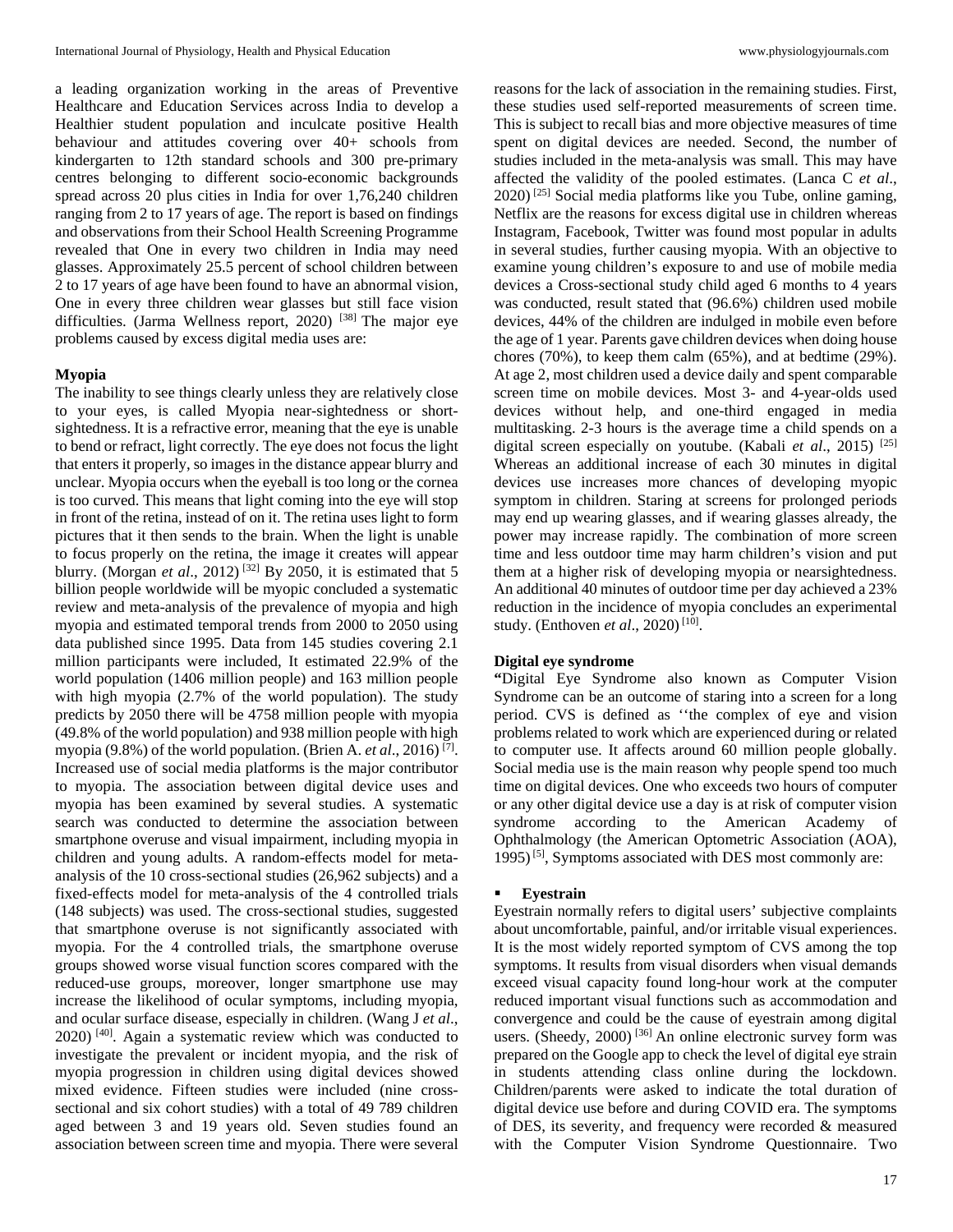hundred and sixty-one parents responded to the questionnaire One hundred and eight children (49.8%) were attending online classes for >2 h per day. The prevalence of DES in the cohort is 50.23% (109/217). Of these 26.3% were mild, 12.9% moderate, and 11.1% of severe grade. (Mohan A *et al.*, 2021)<sup>[31]</sup>.

### **Neck and backache**

CVS or DES also appears to be non-vision-related problems such as neck and backache. The major cause of neck and back pain related to CVS/DES is an improper viewing position for long hours. Most of the young adults using social media for 2 to 4 hours a day have neck and backache, with the increase of digital time the problem increases. (Blehm *et al.*, 2005)<sup>[5]</sup>.

#### **Dry eyes**

Dry eyes are among the most common eye problems that cause CVS patients to consult their eye doctors. They represent one of the typical symptoms of CVS. Dry eye syndrome refers to a breakdown in the quantity or quality of tears that are used to moisten, cleanse and protect the eyes. With each blink, tears moisten the surface of the eyes and wash away dust and microorganisms. When tears dry up, the eyes may feel ''gritty'' as if there were sand in them. This can further cause burning or itchy eyes, increased sensitivity to light or excessive tearing, and in extreme cases, blurred vision. An experimental study was conducted to study blink frequency changes and levels of ocular discomfort during work at a video display terminal, and the effects on these parameters of augmented or reduced humidification of the ocular surface. Blink rate was measured from recordings of the electrical signal evoked by the contraction of the orbicularis oculi muscle. Blink rate and inter blink intervals were analyzed at rest and during the performance of a task with a computer (playing a card game) for 10 or 30 min in steady environmental conditions. During the performance of the visual task for 10 or 30 min, the basal blink rate decreased significantly, to about 40% of the control value. The reduction of blink frequency consecutive to computer use was associated with a sensation of ocular discomfort. (Acosta et al., 1999)<sup>[2]</sup>.

#### **Headache**

Headaches often accompany other CVS symptoms, based on the clinical experience of CVS experts), vision-related headaches most often occur toward the front of the head with a few exceptions, on one side of the head more than the other, and typically occur toward the middle or end of the day. Fifty healthy adolescents aged 11–13 years with normal vision and development participated in vision examination performed by an authorised optometrist. Eyestrain, headache, and musculoskeletal symptoms were measured by using an interview questionnaire. Forty-nine (98%) of the 50 children use a smartphone and 17 (34%) use a tablet. Overall, 12% to 41% experienced symptoms of headache, neck pain, tiredness and/or tired eyes while using smartphones and tablets. Nine (18%) experienced at least one symptom often or always while using their device. Musculoskeletal pain and headache were significantly associated with vision and eyestrain. Increased screen time and shorter viewing distance were associated with eyestrain and headache. (Falkenberg *et al.*, 2020)<sup>[11]</sup>.

#### **Sleeping pattern**

There has been a decline in sleep duration among young adults in the past few decades. (Giri *et al*., 2013) [12] American Academy of Sleep Medicine recommends the following amounts per 24 hours for sound health. (Paruthi S, *et al.*, 2016)<sup>[34]</sup>

- Infants 4-12 months: 12- 16 hrs
- Children 1-2 years: 11-14 hrs
- Children 3-5 years: 10-13 hrs
- Children 6-12 years: 9-12 hrs
- Teenagers 13- 18 years: 8-10 hrs

There is an association of recommended hours of sleeping with better health outcomes, including improved attention, behaviour, learning, memory, emotional regulation, quality of life, and mental and physical health. There is a reduced in sleep durations is up to some extent due an increase in screen time and social media activities. (Matricciani *et al*., 2012, Jessica L *et al*., 2016) [28, 21] **.** Although screen-based media devices are predictors of reduced sleep duration. Up to 72% of children, have a mobile media device (smartphones and tablets) in their sleeping environment. (Michael Gradisar et al., 2011)<sup>[30]</sup>. A recent study in America demonstrated that 90% of young adults under 30 used some technological device in the hour before bed. (Gradisar *et al*., 2013) [14] . The use of social media in sleeping time, or even just their presence in the bedroom has detrimental sleep outcomes such as sleep latency, inadequate sleep quantity, poor sleep quality, and excessive daytime sleepiness. This is because media devices are psychologically (social media and social networking sites) and physically stimulating. In a recent review of literature, almost 90% of studies reported delayed sleep time and decreased total sleep duration among bedtime media users. (Hale, L., & Guan, S, 2015)<sup>[16]</sup>. Blue light of approximately 460 nm spectrum, suppresses melatonin, and affects human circadian clock/rhythm and sleep physiology and thus directly displace sleep by delaying and interrupting sleeping. (West *et al.*, 2011)<sup>[41]</sup> Source of this blue light can be blue-enriched LED lamp, LED backlight for LCD, organic light-emitting diodes, computer screens, smartphone monitor, etc. People exposed to blue light at night can have an increased incidence of obesity, diabetes, sleep, psychiatric, and cardiovascular disorders. (Oh JH *et al.*, 2015)<sup>[33]</sup>. Guidelines recommended by the National Sleep Foundation, also suggested that 7–9 h' sleep every night for a young adult aged 18–25 years to lead a healthy life. (Hirshkowitz, *et al*. 2015) [17] . Nightshift mode can be a shield to blue light-emitting from digital devices, the main purpose of using night mode is to reduce the brightness emitted from smartphones to a level below the threshold at which melatonin suppression occurs, It was lacking among 246 respondents with 52% among them having poor quality sleep. (Krishnan *et al.*, 2020)<sup>[23]</sup>. Afandi *et al.* reported that non-users of social networking sites (SNS) had better sleep quality than users. (Afandi, O., *et al.*, 2013)<sup>[3]</sup>.

### **Obesity**

Obesity is now acknowledged as a crucial threat to public health due to its rapidly expanding prevalence. Worldwide obesity has nearly tripled since 1975. In 2016, the World Health Organization (WHO) reported that more than 1.9 billion adults, 18 years and older, were found overweight of these above 650 million were obese**.** Social media statics uncovers that an average of 3 hours is spent per day per person on social networking and messaging**.**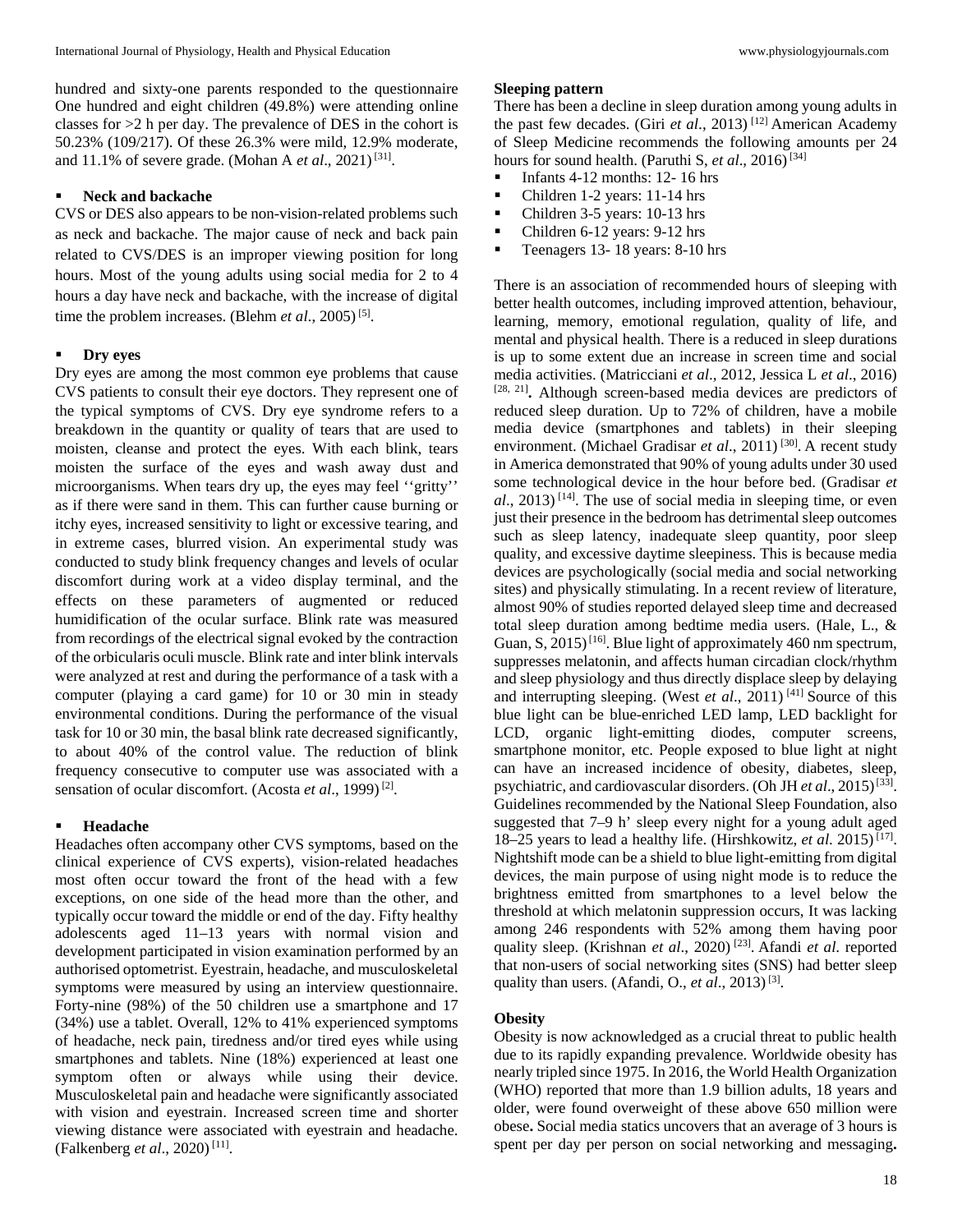(World Health Report,  $2016$ )<sup>[43]</sup>. With the current development of digital technologies, especially mobiles and tablets, progressively prevalent social media (e.g., Facebook, Instagram, Twitter, YouTube, We Chat) have altered many aspects of our daily lives. Consequently, the structure of lifestyle has become sedentry. A current study by Huang *et al*. proved that daily average technology use has a significant effect on children's weight. (Huang, H., et al. 2017)<sup>[20]</sup>. Children who use social media more are at greater risk of sleep disturbance that leads to obesity. A 40% decrease in obesity in children whose parents limit their screen-time has been reported than in children without such limitation. (Mazur, A., *et al.* 2018)<sup>[29]</sup>. Content that users consume on social media is another important subject. Holmberg discussed the persuasive effects of junk food marketing through social media on obesity. (Holmberg & Christopher, 2017)<sup>[18]</sup>.

### **Expressive Language Delay in Children**

Language development and vocabulary growth in children are directly associated with the amount of time parents spend speaking to children. (Kuhl, P. K, 2004)<sup>[24]</sup>. Speech-perception learning, speech-production learning, human-human interactions had a strong influence on a child's language development. Results from several studies support the association between excessive screen time in children under 6-years-old and language delays. (Chonchaiya, W& Pruksananonda, C, 2008) [8] Toddlers who use mobile devices daily are more likely to experience speech delays. 22% of parents reported a range of 1.4 to 300 minutes daily use of digital devices among them 6.6% of parents reported expressive speech delays (i.e., late to begin talking). With an increase of 30 minutes mobile media device use, 2.3 times chances increased for the risk of expressive speech delay, parent-reported." (Van den Heuvel, M., *et al* 2019) <sup>[39]</sup>. Furthermore, receptive language delays are a significant risk factor for social and emotional problems in adulthood. (Schoon *et al.,* 2010)<sup>[35]</sup>.

Enough is known is now known about the negative health impact of social media it is beyond doubt that it is spreading like an epidemic, Knowingly or unknowingly we all have been trapped in its inevitable grip. World Health Organization (WHO) also provides guidelines to restrict sedentary screen time for children under 5 years old as screen time may increase sedentary behavior with a negative impact on children's health. From 1 to 4 years old, sedentary screen time should be no more than 1 h. (World Health Organization report, 2019)<sup>[44]</sup>. Regarding the prevention of paediatric overweight and obesity American Academy of Pediatrics, identifies limiting screen time use to no more than 2 hours per day as an important strategy for preventing obesity among children and adolescents. (American Academy of Pediatrics,  $2013$ <sup>[4]</sup>. Here is a need for much awareness about its drastic health consequence.

### **References**

- 1. A Children and parents: media use and attitudes report published by Of Com UK, 2020
- 2. Acosta MC, Gallar J, Belmonte C. The influence of eye solutions on blinking and ocular comfort at rest and during work at video display terminals. Experimental eye research,1999:68(6):663-669.
- 3. Afandi O *et al*. "Sleep Quality Among University Students: Evaluating the Impact of Smoking, Social Media Use, and

Energy Drink Consumption on Sleep Quality and Anxiety." Inquiries Journal/Student Pulse, 2013, 5(06).

- 4. American Academy of Pediatrics. Policy statement: Children, adolescents, and the media. Pediatrics,2013:132(5):958-961.
- 5. American Optometric Association (AOA). The effects of computer use on eye health and vision. Retrieved August,1995:2:2006.
- 6. Blehm C, Vishnu S, Khattak A, Mitra S, Yee RW. Computer vision syndrome: A review. Survey of Ophthalmology,2005:50(3):253-262.
- 7. Brien A *et al*. Global Prevalence of Myopia and High Myopia and Temporal Trends from 2000 through 2050. Journal of the American Academy of Ophthalmology, 2016. ISSN 0161-6420/16
- 8. Chonchaiya W, Pruksananonda C. Television viewing associates with delayed language development. Acta Paediatrica,2008:97:977-982.
- 9. Digital 2020 July Global Snapshot published on the, 2020.
- 10. Enthoven CA, Tideman J, Polling JR, Yang-Huang J, Raat H, Klaver C. The impact of computer use on myopia development in childhood: The Generation R study. Preventive Medicine,2020:132:105988.
- 11. Falkenberg HK, Johansen TR, Thorud HMS. Headache, eyestrain, and musculoskeletal symptoms in relation to smartphone and tablet use in healthy adolescents. Scandinavian Journal of Optometry and Visual Science,2020:13(2):8-14.
- 12. Giri P, Baviskar M, Phalke D. Study of sleep habits and sleep problems among medical students of pravara institute of medical sciences loni, Western maharashtra, India. Annals of Medical and Health Sciences Research,2013:3(1):51-54
- 13. Global Web Index Report,2020
- 14. Gradisar M *et al*. The sleep and technology use of Americans: findings from the National Sleep Foundation's 2011 Sleep in America poll. Journal of Clinical sleep Medicine: JCSM: official publication of the American Academy of Sleep Medicine,2013:9(12):1291-1299
- 15. Griffiths M. A "Components" model of addiction within a biopsychosocial framework. Journal of Substance Use,2009:10(4):191-197.
- 16. Hale L, Guan S. Screen time and sleep among school-aged children and adolescents: a systematic literature review. Sleep Medicine Reviews,2015:21:(50-58):50-8.
- 17. Hirshkowitz M *et al*. National Sleep Foundation's sleep time duration recommendations: methodology and results summary. Sleep health,2015:1(1):40-43.
- 18. Holmberg, Christopher. Adolescents' Food Communication in Social Media - A Theoretical Inquiry of the Why and How, 2017. 10.4018/978-1-5225-7601-3.
- 19. Hou Y, Xiong T, Song L, Wang O. Social media addiction: Its impact, mediation, and intervention. Cyberpsychology: Journal of Psychology Research on Cyberspace, Article 4,2019:13(1): 6
- 20. Huang H *et al*. Family Environment and Childhood Obesity: A New Framework with Structural Equation Modeling. Int. J. Environ. Res. Public Health,2017:14:181.
- 21. Jessica LC *et al*. The association between social media use and sleep disturbance among young adults, Preventive Medicine ISSN 0091-7435, 2016, 36-41